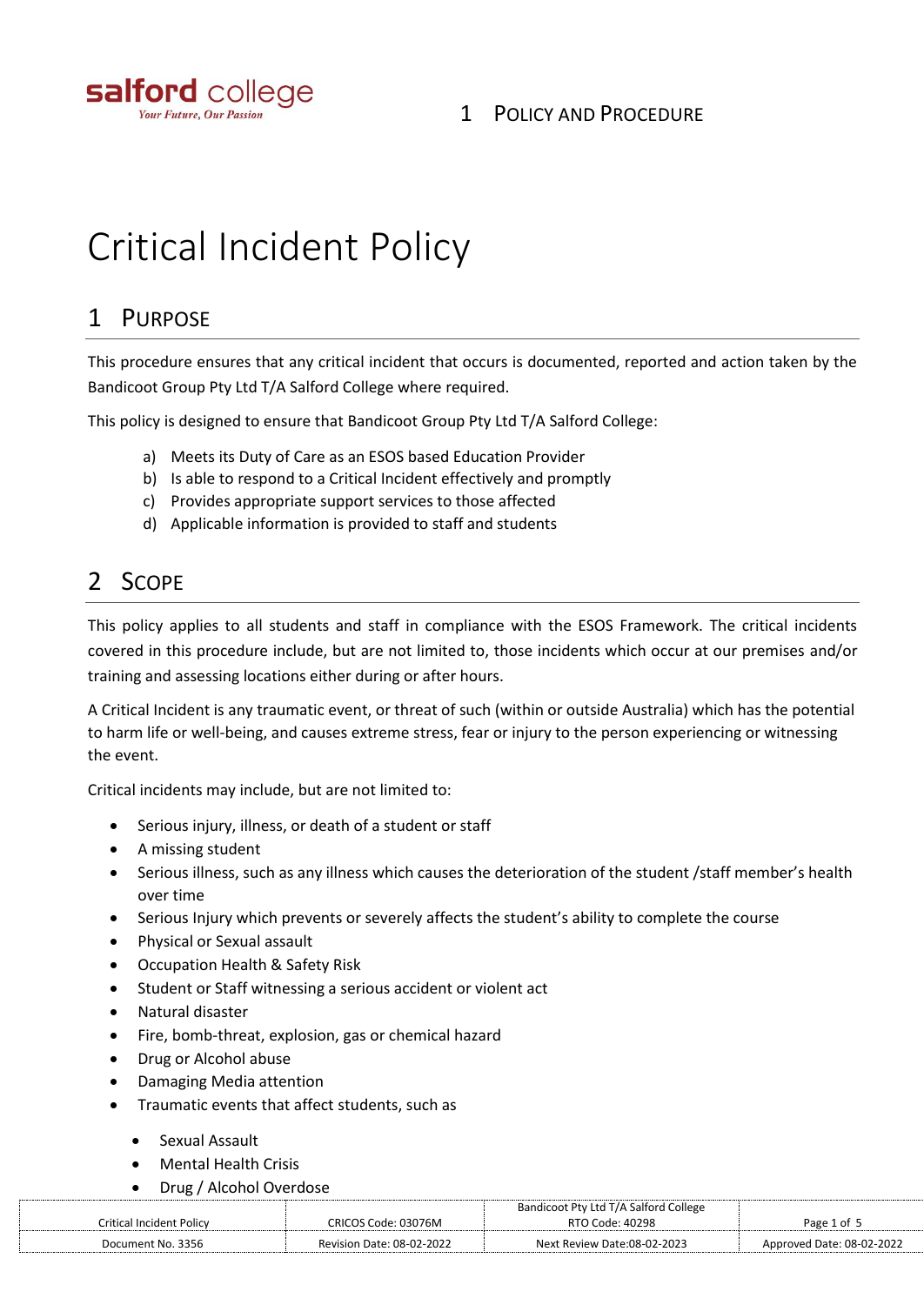# 3 POLICY STATEMENT

This policy should not be confused with the standard incident reporting policy and procedures that pertain to staff and students contained within the college or whilst on Work Based Placement.

Should an incident be deemed to meet the above criteria, that incident report can be upgraded to a Critical Incident and be subject to the following information within this policy.

The Bandicoot Group Pty Ltd T/A Salford College Critical Incident Response Procedures will address the actual management of a Critical Incident and include the following items:

- The time of the incident
- The type of incident
- Immediately after the incident
- Following the incident
- Post the incident
- Review the Critical Incident management

This policy shall be disseminated to all Staff and Student's to ensure that they are aware of these requirements in the event of a Critical Incident and shall form part of the orientation process.

Overseas students will be provided with information about assistance available and how to seek assistance or, and report any incidents. Assistance will also be available for reporting and seeking assistance through Student Support Services and staff. (6.9.2)

#### **3.1 CRITICAL INCIDENT RESPONSE** (6.8)

- 3.1.1 If a member of Bandicoot Group Pty Ltd T/A Salford College's staff believes that a critical incident has occurred, that staff member is required to contact emergency services (if required) and contact the CEO / PEO immediately
- 3.1.2 The staff member shall contact emergency services (if appropriate) immediately
- 3.1.3 Wherever emergency services are required to be contacted' all personnel are to be cleared from any dangerous area without delay
- 3.1.4 In the instance of injury or onset of illness on premises, Bandicoot Group Pty Ltd T/A Salford College First Aid Officer should be notified whenever a student or staff member requires assistance
- 3.1.5 Contact should be made with the family of any student involved in situation requiring emergency services
- 3.1.6 A Critical Incident Report Form is to be completed by the appropriate staff member involved in the incident
- 3.1.7 The Critical Incident Report Form is to contain as much information as possible and indicate the people directly involved in the incident

|                          |                           | Bandicoot Pty Ltd T/A Salford College |                           |
|--------------------------|---------------------------|---------------------------------------|---------------------------|
| Critical Incident Policy | CRICOS Code: 03076M       | RTO Code: 40298                       | Page 2 of 5               |
| Document No. 3356        | Revision Date: 08-02-2022 | Next Review Date:08-02-2023           | Approved Date: 08-02-2022 |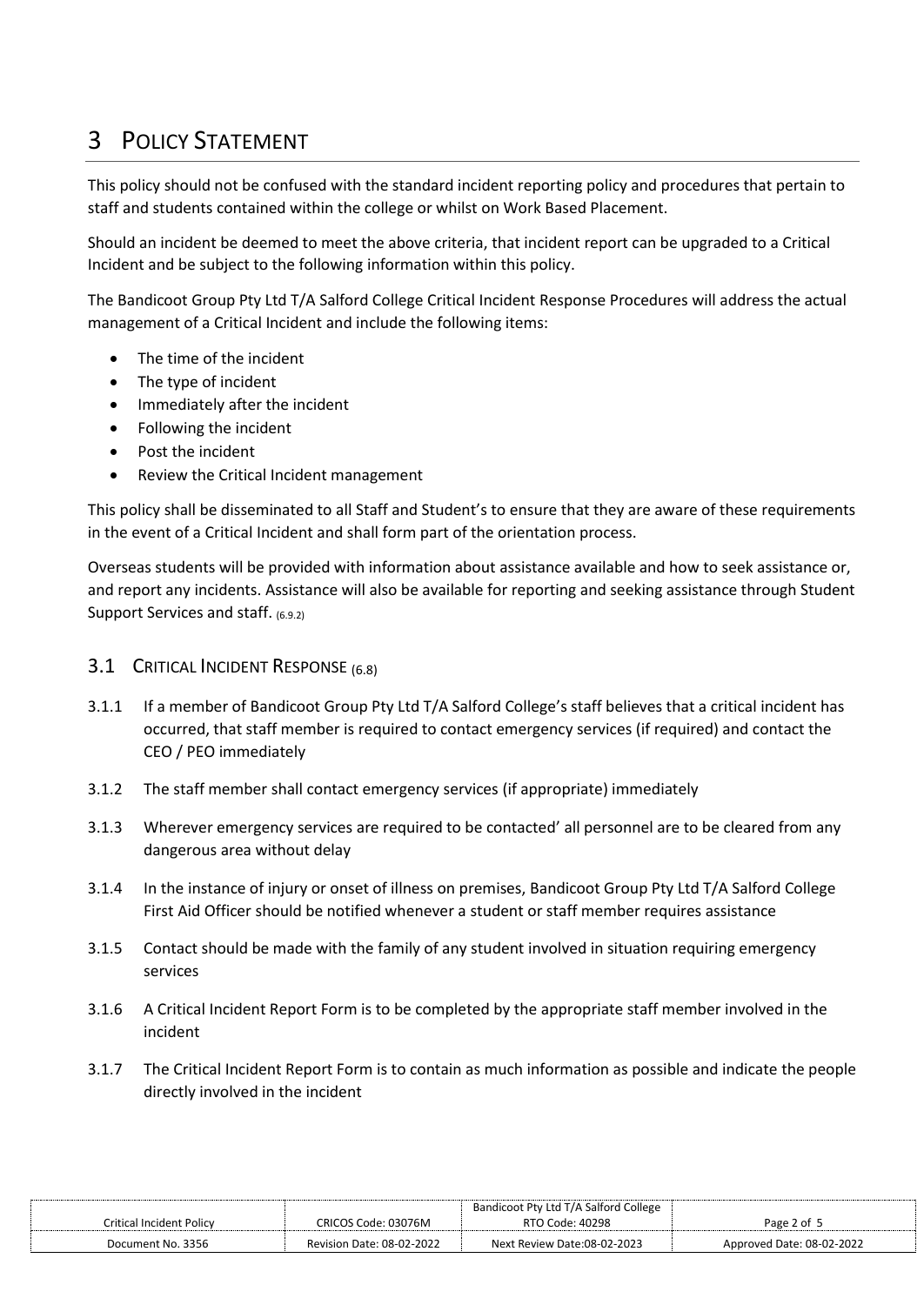### 3.2 DESIGNATED OFFICER

Any Staff Member who is either a direct witness or the first to be informed of the incident or potential incident can assume the position of the Designated Officer and

- Is to assume temporary control over the Critical Incident and to assign duties and responsibilities to Staff and Students as required
- Is to alert the CEO or most Senior Staff Member at the first available opportunity,
- Is to provide a brief to and form part of the Critical Incident Response Team,
- Is to complete the Critical Incident Report Form.

#### 3.3 CRITICAL INCIDENT RESPONSE TEAM

When an incident occurs, the CEO or most Senior Staff Member will form a Critical Incident Response Team -CIRT.

The CEO or most Senior Staff Member shall be the designated Critical Incident Team leader, The CIRT is to take over control of the Critical Incident from the Designated Officer, after a handover brief, and The Designated Officer will form part of the CIRT

The CIRT is responsible for:

- Implementation of this procedure,
- Identifying the cause to the Critical Incident circumstance, assessing and controlling any further risk
- Implementing, monitoring and maintaining risk control measures,
- Regularly monitoring the effectiveness of the Critical Incident risk control measures and rectify any deficiencies in the procedures,
- Consulting with Staff and Students on Critical Incident practices,
- Liaison with Emergency Response Authorities,
- Liaison with Department of Education and the Department of Employment, Australian Department of Home Affairs and other relevant agencies,
- Ensuring the well-being of Staff and Students following the Critical Incident,
- Arranging Counselling or Trauma Services following the Critical Incident should the student request it. Counselling can be arranged should the Critical Incident Team leader deem it relevant.
- Regularly monitoring the effectiveness of the Critical Incident response and updating any response measures to ensure ongoing support of the student.

#### 3.4 CRITICAL INCIDENT RESPONSE TIMELINE

When an incident occurs, CEO will form a Critical Incident Response Team – CIRT

- $\%$  CEO shall be the designated Critical Incident Team leader
	- $\frac{1}{2}$  The CIRT is to take over control of the Critical Incident from the Designated Officer, after a handover brief, and

 $\%$ The Designated Officer will form part of the CIRT

Compliance Manager informs CEO/PEO

Compliance Manager informs Admissions Manager

#### **3.4.1 At the time of occurrence and within 24 hours**

- a) Identify the cause of the Critical Incident
- b) If practical, remove or minimise the cause for a potential further Critical Incident
- c) Ensure the Safety and Well-being of Staff and Students

|                                 |                                  | Bandicoot Pty Ltd T/A Salford College |                           |
|---------------------------------|----------------------------------|---------------------------------------|---------------------------|
| <b>Critical Incident Policy</b> | CRICOS Code: 03076M              | RTO Code: 40298                       | Page 3 of 5               |
| Document No. 3356               | <b>Revision Date: 08-02-2022</b> | Next Review Date:08-02-2023           | Approved Date: 08-02-2022 |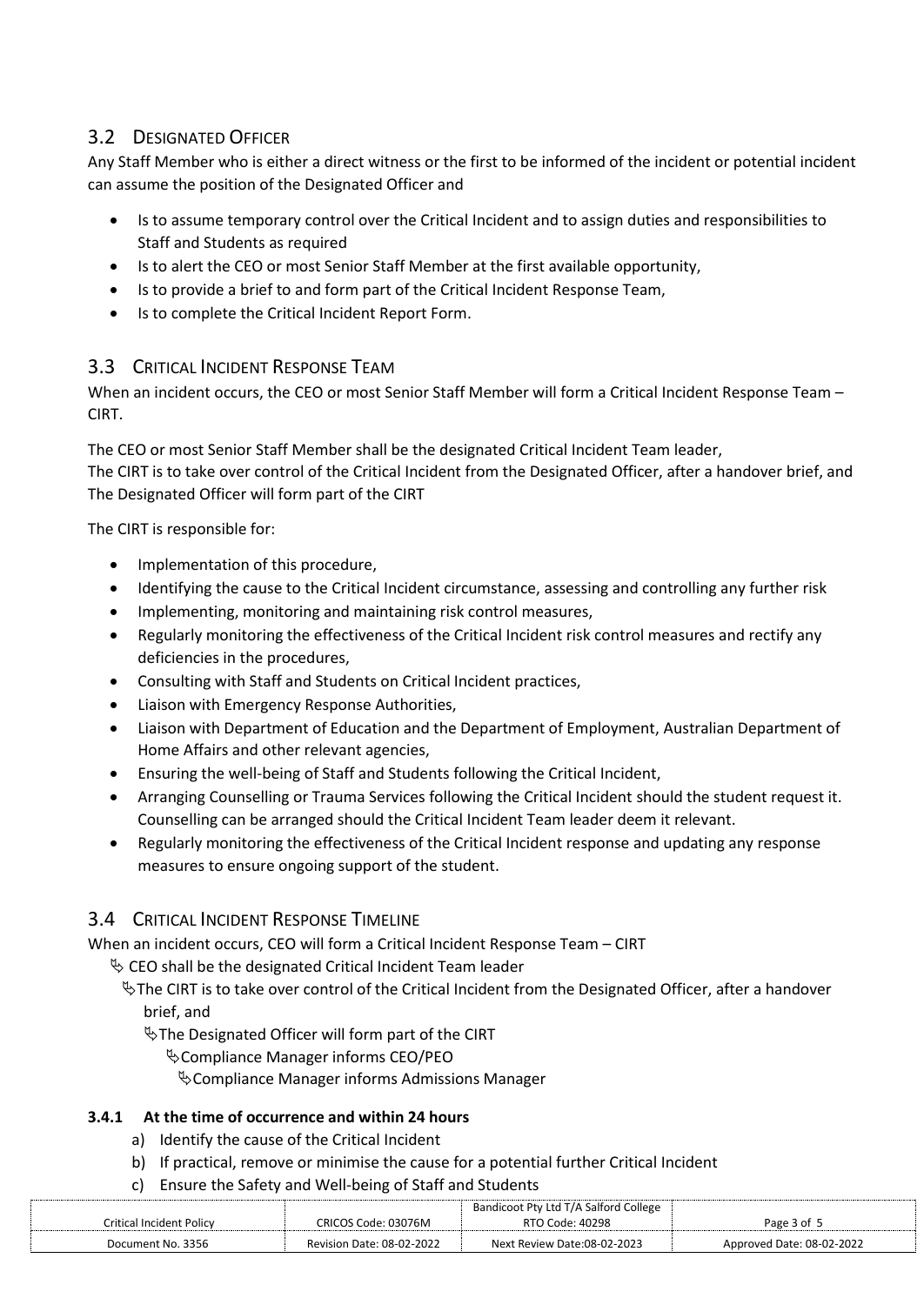- d) Ensure injured and/or traumatised Staff and Students are provided with appropriate Emergency Care
- e) Arrange Counselling, Trauma or Religious Services
- f) Ensure support for Staff and Students in the event an incident is still continuing
- g) Keep Staff, Students, Parents, Agents and where necessary the Department of Education and Australian Department of Home Affairs informed
- h) Manage Media Reports
- i) Designated Officer is to Complete the Critical Incident Report Form
- j) Commence an investigation to record real-time or factual data on the Critical Incident

#### **3.4.2 Immediately After**

- a) Arrange Counselling, Trauma or Religious Services
- b) Allow Staff and Students to contact relatives and friends
- c) Ensure Staff and Students who have been exposed to the Critical Incident with Support and Practical assistance
- d) Debrief all relevant personnel involved in the Critical Incident
- e) Where applicable, ensure the site of the incident is not disturbed in relation to a Police matter or when an investigation is required by the state or territory safety authority
- f) Keep Staff, Students, Parents, Agents and where necessary the Department of Education and Australian Department of Home Affairs informed
- g) Restore Normal daily operations, where practical and as soon as possible
- h) Manage Media Reports

#### **3.4.3 Following**

- a) Ensure Staff and Students are provided ongoing access to Counselling, Trauma or Religious Services
- b) Monitor Staff and Students attitudes and behaviour for any signs of PTSD
- c) Monitor Health and Well-being of any Staff and Students hospitalised
- d) Keep Staff, Students, Parents, Agents and where necessary the Department of Education and Australian Department of Home Affairs informed
- e) Assist in the arrange of memorial proceedings if appropriate
- f) Conduct a CIRT debrief and provide the report to Staff and Students where necessary
- g) Manage Media Reports

#### **3.4.4 Post**

- a) Ensure Staff and Students are provided ongoing access to Counselling, Trauma or Religious Services
- b) Analyse the findings of the CIRT Incident debrief and where necessary implement RISK Control Measures to minimise the likelihood of reoccurrence

#### 3.5 REPORTING OF THE CRITICAL INCIDENT

In accordance with the ESOS Act, Bandicoot Group Pty Ltd T/A Salford College is required to notify the Department of Education and Australian Department of Home Affairs as soon as practical after the incident and in the event of a student's death or other circumstance affecting the student's attendance. In this instance notification will be made initially by Phone followed by reporting via PRISMS.

#### 3.6 REVIEW THE CRITICAL INCIDENT MANAGEMENT

The CIRT shall monitor and review the critical incident responses, strategies and the support offered to the student during, immediately after and post incident reporting

|                          |                                  | Bandicoot Pty Ltd T/A Salford College |                           |
|--------------------------|----------------------------------|---------------------------------------|---------------------------|
| Critical Incident Policv | CRICOS Code: 03076M              | RTO Code: 40298                       | Page 4 of                 |
| Document No. 3356        | <b>Revision Date: 08-02-2022</b> | Next Review Date:08-02-2023           | Approved Date: 08-02-2022 |